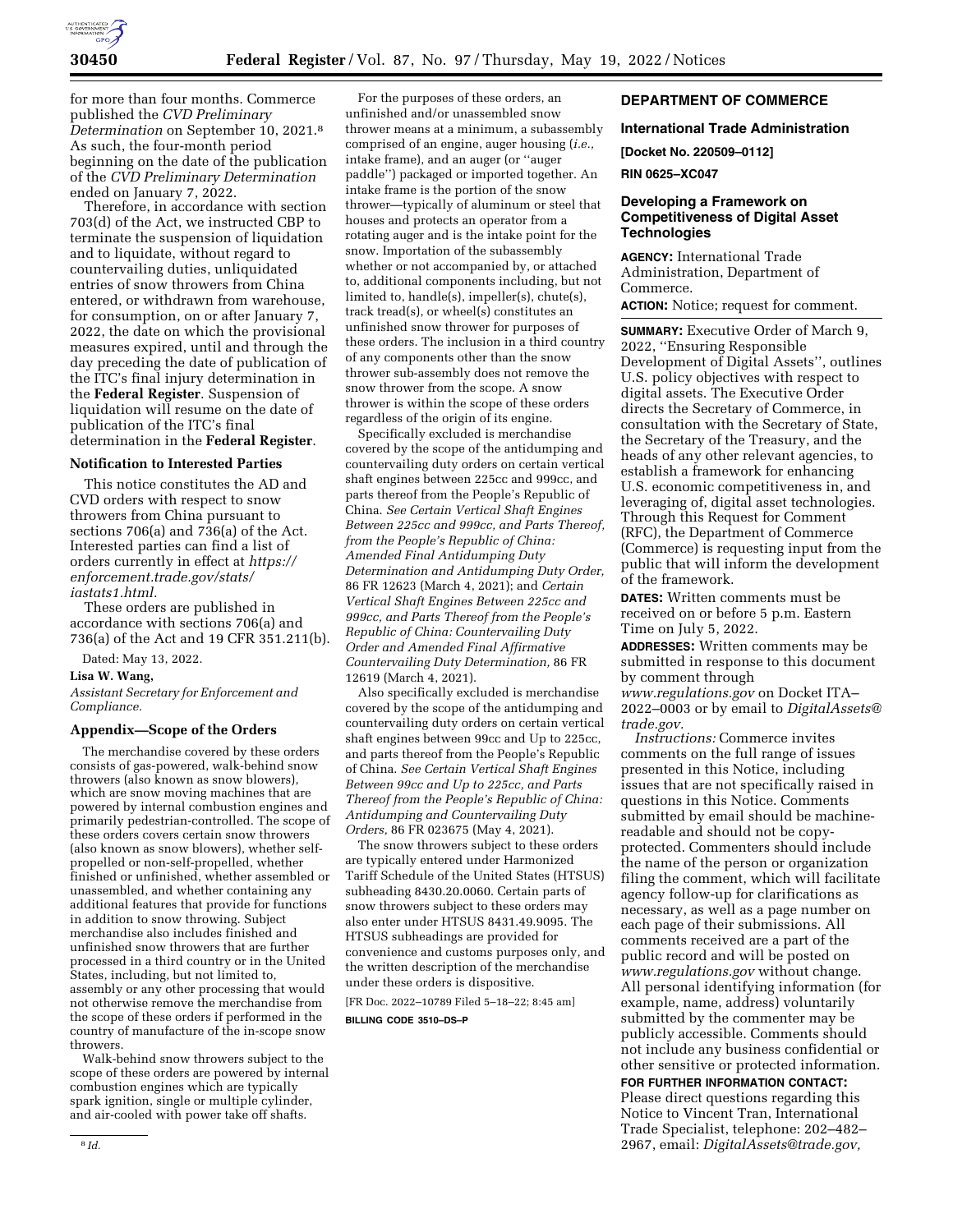indicating ''Notice and Request for Comment'' in the subject line, or, if by mail, addressed to International Trade Administration, U.S. Department of Commerce, 1401 Constitution Avenue NW, Washington, DC 20230. Please direct media inquiries to ITA's Office of Public Affairs, *[publicaffairs@trade.gov](mailto:publicaffairs@trade.gov)*  or (202) 482–3809.

## **SUPPLEMENTARY INFORMATION:**

#### **I. Background**

Executive Order 14067 of March 9, 2022, ''Ensuring Responsible Development of Digital Assets'' (hereafter ''Executive Order'') (87 FR 14143; March 14, 2022), outlines U.S. policy objectives with respect to digital assets,<sup>1</sup> including but not limited to protecting consumers, investors, and businesses; mitigating systemic financial risk; mitigating the illicit finance and national security risks posed by misuse of digital assets; and supporting technological advancements that promote responsible development and use of digital assets. The Executive Order outlines the Federal government's approach to the development of the U.S. digital assets sector. Section 2 of the Executive Order provides six principle policy objectives for digital assets: (a) Protection of consumers, investors, and businesses in the United States; (b) protection of United States and global financial stability and the mitigation of systemic risk; (c) mitigation of illicit finance and national security risks posed by misuse of digital assets; (d) reinforcement of U.S. leadership in the global financial system and in technological and economic competitiveness, including through the responsible development of payment innovations and digital assets; (e) promotion of access to safe and affordable financial services; and (f) support of technological advances that promote responsible development and use of digital assets.

Section 8(a) provides the Administration's policy on fostering international cooperation and United States competitiveness with respect to

digital assets and financial innovation. Among other items, Section 8(a) notes that (i) technology-driven financial innovation is frequently cross-border and requires coordination among public authorities, particularly with respect to maintaining high regulatory standards; (ii) the United States government has been active in international fora on issues related to technology-driven financial innovation, including at the Financial Action Task Force (FATF); (iii) the U.S. presidency of the 2020 G7 saw the establishment of the G7 Digital Payment Experts Group to discuss CBDCs, stablecoins, and other digital payment issues; (iv) the United States continues to support the G20 roadmap for addressing challenges and frictions with cross-border funds transfers and payments; and (v) the Biden-Harris Administration will elevate the importance of these topics and expand engagement with critical international partners, including through fora such as the G7, G20, FATF, and Financial Stability Board. United States engagement will focus on respect for core democratic values, protection of consumers, investors, and businesses, preservation of global financial system connectivity and platform interoperability, and maintenance of the safety and soundness of the global financial system and international monetary system.

Section 8(b)(iii) of the Executive Order directs the Secretary of Commerce, in consultation with the Secretary of State, the Secretary of the Treasury, and the heads of any other relevant agencies, to (within 180 days of the date of the Executive Order) establish a framework for enhancing U.S. economic competitiveness in, and leveraging of, digital asset technologies. Through this RFC, Commerce is requesting input from the public that will inform Commerce's work in developing the scope of the framework, in consultation with the Secretary of State, the Secretary of the Treasury, and the heads of other relevant agencies.

#### **II. Objective of this RFC**

This RFC offers an opportunity for all interested parties to provide relevant input and recommendations for consideration in Commerce's development of the economic competitiveness framework as directed by Section 8(b)(iii) of the Executive Order.

#### **III. Request for Comments**

Commerce welcomes input on any matter that commenters believe is relevant to Commerce's development of the framework for enhancing U.S.

economic competitiveness in, and leveraging of, digital asset technologies, pursuant to Section 8(b)(iii) of the Executive Order. Commenters are encouraged to address any or all of the following questions, or to provide any other comments relevant to the development of the framework. When responding to one or more of the questions below, please note in your response the number(s) of the questions you are responding to.

Commerce also seeks public comment on the following questions.

### *Competitiveness*

(1) What are the features of U.S.-based digital asset businesses (*e.g.,*  administrators, operators, validators, and other key stakeholder roles in the function of digital assets as well as the exchanges, brokers, and custodians used to trade and store them) that currently underpin their competitiveness in a global market? Will these features support future competitiveness?

(2) What obstacles do U.S. digital asset businesses face when competing globally? How have these obstacles changed over the past five years and are any anticipated to disappear? Are there clearly foreseeable new obstacles that they will face in the future? What steps could the U.S. government take to remove, minimize, or forestall any obstacles?

(3) How does the current U.S. regulatory landscape affect U.S. digital asset businesses' global competitiveness? Are there future regulatory shifts that could support greater global competitiveness of U.S. digital asset businesses? How does the U.S. regulatory landscape for digital assets compare to that in finance or other comparable sectors?

(4) What are the primary challenges to U.S. technological leadership in the digital assets sector?

(5) What impact, if any, does the global nature of the digital assets sector have on U.S. digital asset businesses' ability to attract and retain talent and maintain leadership in development and operation of digital asset technologies within the United States?

(6) What, if any, is the future role of digital assets mining 2 in the U.S. digital

<sup>1</sup>As defined in the Executive Order, ''digital assets'' refers to ''all [central bank digital currencies (CBDCs)], regardless of the technology used, and to other representations of value, financial assets and instruments, or claims that are used to make payments or investments, or to transmit or exchange funds or the equivalent thereof, that are issued or represented in digital form through the use of distributed ledger technology. For example, digital assets include cryptocurrencies, stablecoins, and CBDCs. Regardless of the label used, a digital asset may be, among other things, a security, a commodity, a derivative, or other financial product. Digital assets may be exchanged across digital asset trading platforms, including centralized and decentralized finance platforms, or through peer-topeer technologies.''

 $\sqrt[2]{2}$  The Organization for Economic Cooperation and Development defines mining as follows: ''For some blockchains, in order to add blocks to the ledger, transfers must go through a mining process. Mining is a way of adding transaction records, via blocks, onto a public ledger. Miners are nodes in the network that ensure the transactions in the block are valid. Specifically, they ensure that senders have not already used the funds they want to send to receivers. Once miners finish the verification, they have to ask the network for consent to add the Continued